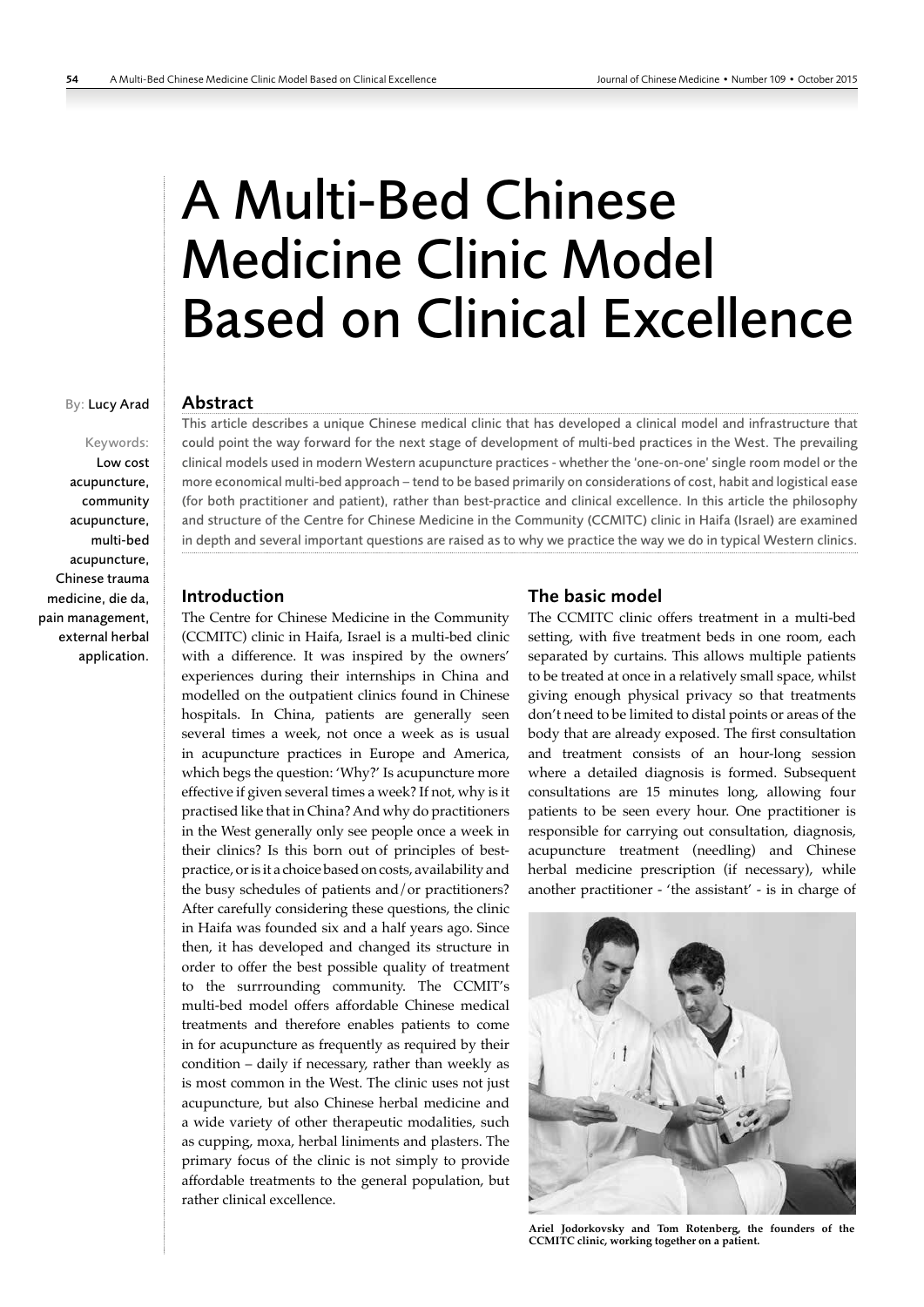completing the treatment by taking out the needles and - if required - applying supportive treatment using a variety of tools and techniques. These tools include: cupping, guasha, moxibustion, electro-acupuncture, tuina and the preparation and application of herbal compresses, creams, liniments and plasters. Topical treatment is usually based on die da (trauma medicine) theory, although it is also used for some dermatological conditions. The speciality of the clinic is the treatment of pain, although other conditions are also treated.

The philosophy of the clinic is that to achieve the best possible treatment outcomes there are four defining factors:

- •Educational background of the practitioner his/her training
- •Clinical experience and skill of the practitioner
- •Model and infrastructure of the clinic
- •Persistence/determination of the part of the patient

The third factor above, the clinical model and infrastructure, is an important consideration for creating a clinic that allows patients to come several times a week if necessary. The founders of the CCMITC clinic consider this to be an important factor in achieving good clinical results, based on the assumption that acupuncture is a gentle and regulative treatment that works by stimulating the body's own healing mechanisms, the stimulation being more effective if produced regularly. This cumulative effect slowly pushes the body towards health. These conclusions are based on clinical experience in Chinese hospitals, where patients tend to receive treatment more frequently than once a week, and on the perception that it takes the body time to 'receive' the cumulative effects of the treatments and to fully activate the healing process. The long-established practice of frequent acupuncture (i.e. several times a week) in China is compared by Dharmananda (2003) to how acupuncture is generally practised in the West, pointing out that much of the modern research coming from China is based upon acupuncture performed daily or every other day, and that there is a strong clinical basis for acupuncture treatments to be administered in this way.

So why do we follow the prevailing clinical model and infrastructure used in many modern Western clinics and offer patients weekly treatments? Moreover, does the infrastructure of our clinics limit the success of our treatments? If a clinic is only open a few days a week, or if it is only affordable for patients to come once a week, the model and infrastructure of the clinic is actually preventing them from receiving the treatment they need to get better. In such circumstances however educated, skilled and experienced a practitioner may be, it will be difficult or impossible to provide get the best treatment outcomes. The practitioner's skill-set and experience is



**The CCMITC clinic (note herb preparation area)**

also a matter for consideration when designing a clinic that aims at clinical excellence. If the most appropriate treatment for a particular patient is Chinese herbal medicine or tuina and a practitioner does not offer this in their clinic, then the patient will be precluded from obtaining the best therapeutic results.

It is a central idea to the CCMITC model that each patient is seen by two practitioners at a time, with the practitioners swapping between being the roles of 'practitioner' and 'assistant' on a daily basis. This set-up offers a number of advantages:

*Acupuncture is a gentle and regulative treatment that works by stimulating the body's own healing mechanisms, the stimulation being more effective if produced regularly.* 

- Each patient benefits from the skill and experience of two practitioners.
- Having practitioners co-operating with each other means more ideas, opinions and clinical discussion,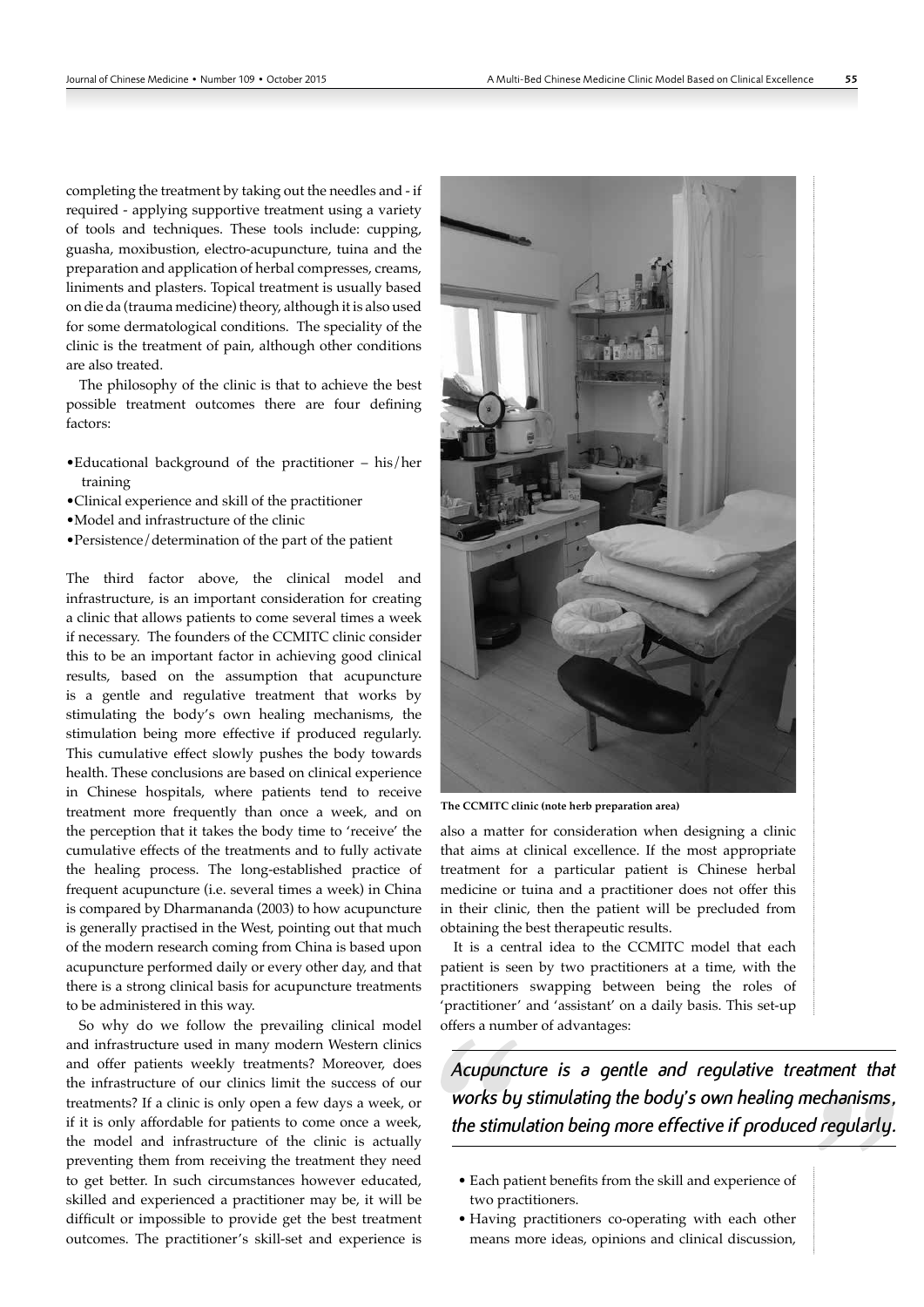resulting in a greater number of treatment protocols being tried and tested. Working together on a case means that the diagnosis and consequent treatment can be more finely tuned, as what one practitioner might miss the other practitioner may pick up on. As a result, diagnosis and treatment can be more precise, providing faster and better results.

- Patients are less likely to become 'hooked' onto one practitioner, focusing all their energy on a 'god–like' figure on whom their health and well-being depends. Instead, the patient is educated to take responsibility for their health: to recognise their body's own ability to heal and see the clinic as a place where they can access a range of practitioners and treatments to use in order to get themselves better. This puts the patient in the centre of their own healing process.
- Practitioners can develop in knowledge and skills by learning from each other.
- Having two practitioners working together means that four patients can be treated per hour, each of them receiving a full treatment that includes whatever treatment modality they might need. Although it is possible for one practitioner to treat two people per hour and give them cupping/moxa/ herbal plasters/liniments etc., as the use of these tools can be time consuming, it can be difficult for one person to carry out all of these treatments and remain on time. When there is an 'assistant' whose job it is to complete the acupuncture treatments through the use of adjunctive tools and techniques, an hour can be easily divided between four people; if one patient needs more time and additional treatment modalities this is easily accommodated, as out of four patients there will inevitably be one or two who only need five minutes of cupping or tuina, or perhaps no adjunctive treatment at all. Furthermore, because the 'practitioner' and 'assistant' are both fully qualified and experienced practitioners, they can help each other out if one is running behind. This means that each patient receives the full treatment they need, which improves treatment outcomes and keeps costs affordable for the patient.
- The responsibility for the outcome of the treatment - whether that be success, failure or somewhere in between - is divided between two practitioners, making it far less stressful.
- Practitioners do not experience the isolation that is common in a 'one-on-one' clinical setting, and work can be a lot more fun.

An important part of the CCMITC clinic is the use of die da (trauma) medicine. Die da treatment was developed in martial art schools and monasteries in China and is not usually taught in Chinese medicine schools in the UK.



**Applying a herbal paste.**



**A 'die da' herbal poultice**

Traditionally, the main treatments for pain and trauma in the martial arts world were not just acupuncture, but also herbs. Die da treatment includes a range of tools such as cupping and guasha, as well as herbal plasters, poultices, compresses and liniments for different trauma conditions (sprains, contusions, bruises, torn muscles/ligaments and broken/fractured bones etc.). These tools and remedies are utilised following the principles of die da theory to treat each condition on the basis of its heat or cold and acute or chronic manifestations. Die da principles are a very useful theoretical base to understand and treat pain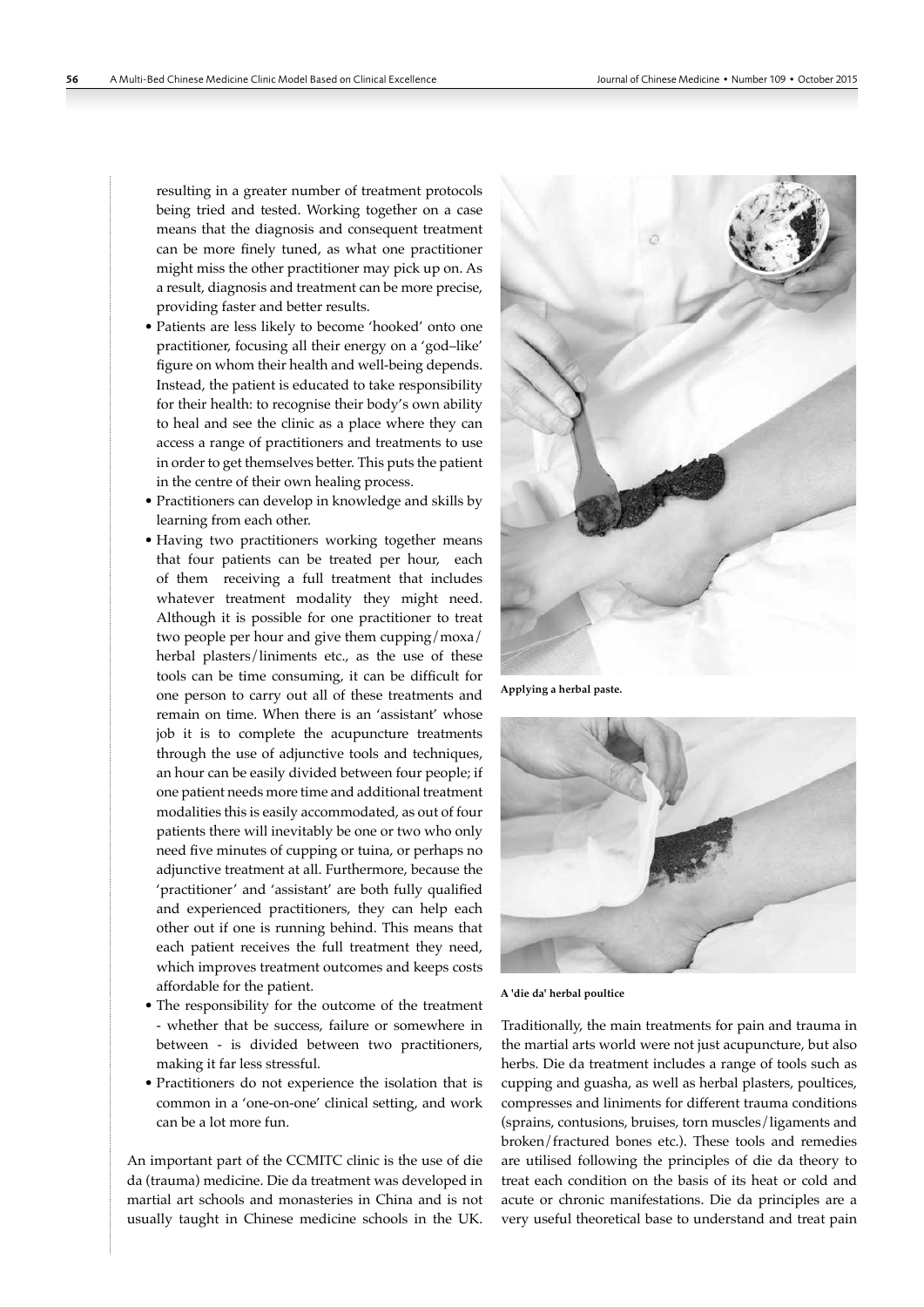that goes far beyond the simple 'qi and blood stagnation' or 'bi syndrome' categories that characterise standard 'TCM'style treatment. To the best of my knowledge, the use of this in a multi-bed setting is unique. At the CCMITC clinic die da diagnostic theory is used as an integral part of TCM diagnosis and treatment, for example by looking at which phase an injury is currently in (acute, sub-acute or chronic) and choosing the type of treatment accordingly (acute, subacute or rehabilitation). Die da is particularly suited to a multi-bed set up because many of the bandages or plasters need to be changed regularly, so patients need to attend the clinic on a regular basis to benefit from these topical preparations. Furthermore, as the liniments are prepared in advance, die da treatments are not time-consuming to apply, so they are convenient for use in a busy clinic. Finally, die da theory allows pain conditions to be diagnosed and categorised very quickly, and from that a treatment plan can be built. This reduces the discrepancies that could arise from two practitioners working on one patient together because, once the diagnosis has been formulated, each practitioner knows in which phase the patient's condition is currently, and therefore what is the appropriate treatment.

Other treatment modalities used regularly in the clinic include:

- Moxibustion: moxa coat (a coat with pockets into which one can insert small metal devices containing moxa; this allows to perform moxa treatment over the entire back and is especially useful if the patient is unable to lie down); moxa box; moxa on a needle ('warm needle'), moxa on ginger/salt/garlic, on a herbal cake (a cake of powdered herbs on which moxa cones are burned to transfer heat through the herbs), and in a bucket (very useful for treating haemorrhoids or problems around the genital area as it allows the use of moxa in these private areas without the patient having to expose themselves).
- Herbal preparations: herbal compresses (applied locally or used as a ball to massage the affected area), herbal plasters (including a range of ground herbs to be used as a plaster or soak, or to be cooked with alcohol to make a paste that is then applied as a warm plaster), herbal oils that can be applied on a gauze and bandaged onto the area, a range of home-made creams and various Chinese herbal liniments. All preparations are categorised according to die da theory as cold, neutral or warm, and used as appropriate in treatment for acute, sub-acute or rehabilitation/strengthening phases.
- Manual techniques: tuina, rehabilitation exercises, fire cupping, sliding cupping, flash cupping, static cupping, blood-letting ('wet') cupping and electro-acupuncture.

## **Discussion**

The CCMITC clinic is similar to other multi-bed clinics in that it has a high weekly turnover of patients. One of

*The intention behind the CCMITC clinic is not merely to offer low-cost treatments, but rather to offer the best possible Chinese medical service to the community.*

the benefits of running a large clinic with a high turnover is that a lot of clinical information is generated that can be statistically analysed. At the CCMITC clinic all clinical data is recorded electronically, which allows many aspects of the work to be statistically evaluated, and the clinic to run smoothly with each practitioner being able to easily access and understand patients' notes. Traditional Chinese medicine terminology is used so that every practitioner understands exactly what the others mean. It is worth mentioning that when the 'practitioner' hands the patient over to the 'assistant', the latter is given a typed sheet that has all the treatment options available, on which the 'practitioner' has marked the treatments the 'assistant' should carry out, plus a list of the acupuncture points used. The 'assistant' enters all of this into the computer, takes out the needles and carries out the recommended treatments. However, if the 'assistant' feels that the patient needs a different intervention than that recommended on the sheet, they can follow their judgement, while documenting both what was recommended and what was actually done. This leaves room for critical discussion about the most appropriate treatments for the patient. Computerised clinical notes are useful not only for the purpose of organisation or evaluation, but also to help to raise the standard of acupuncture in the wider medical world, which sees statistics and research as the gold standard of proof of efficacy.

The CCMITC clinic currently has four clinical members of staff, who can all easily interchange with one another. Part of the philosophy of the clinic is that the individual practitioners are not central to the process. Clearly it is important to have well-educated, skilled staff, but the CCMITC perspective is that ultimately it does not matter who is giving the treatments - what matters is having a clinical model and infrastructure that offers high quality treatments, regardless of which practitioner is working that day. The patient is coming to a centre of excellence that offers Chinese medical treatments that they can use to get themselves back to health. They are not coming to see a specific person. Interestingly, as the clinic has developed and grown in staff, there have not been any complaints by patients about being treated by a different 'practitioner' or 'assistant' from the one they expected. From an organisational point of view, this is highly practical when practitioners are ill or go on holiday, as each can be easily replaced. This also benefits the patient, because it guarantees that the clinic can remain open consistently, providing a service that they can rely on.